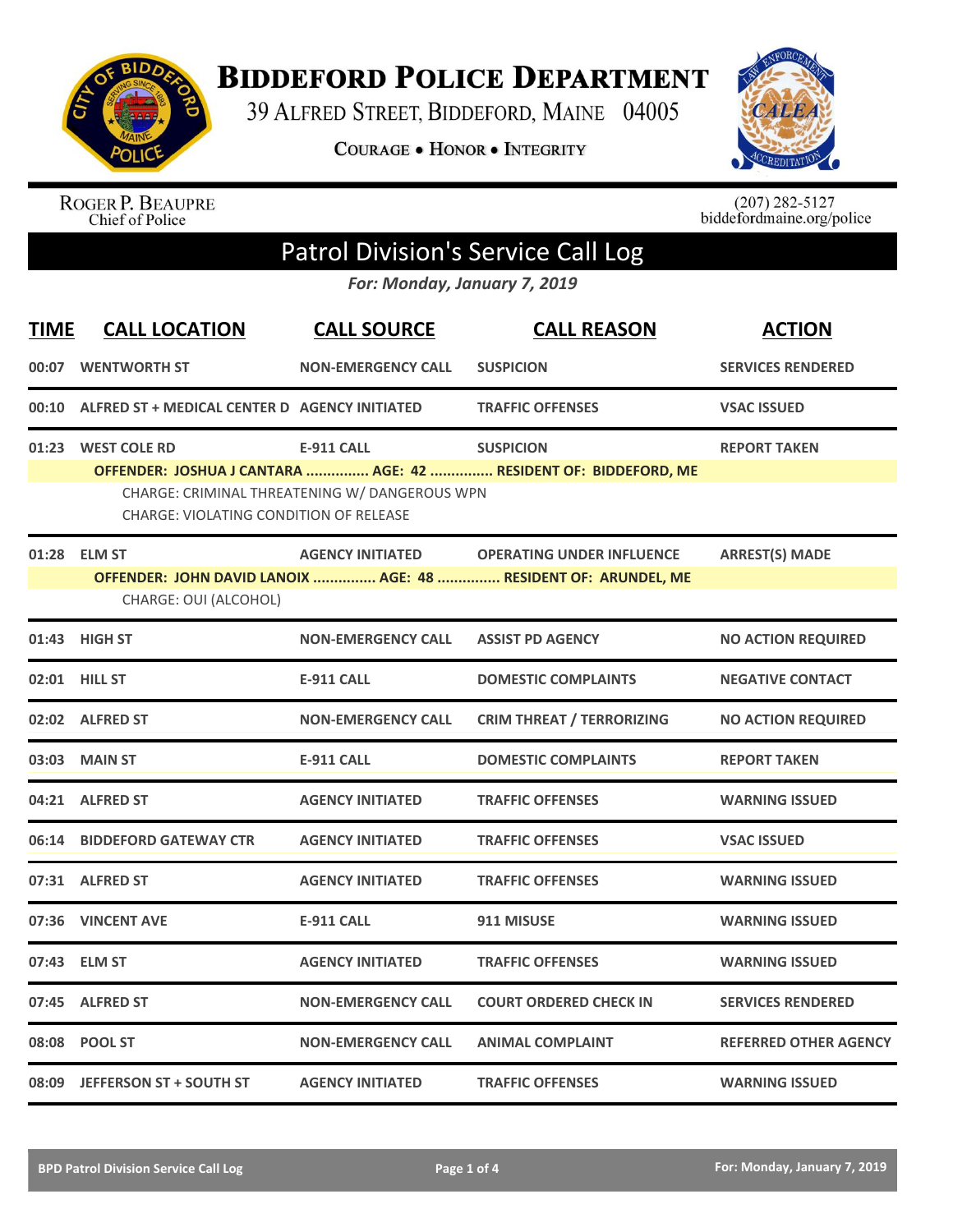| <b>TIME</b> | <b>CALL LOCATION</b>                                            | <b>CALL SOURCE</b>                                                         | <b>CALL REASON</b>                                                                                        | <b>ACTION</b>                |
|-------------|-----------------------------------------------------------------|----------------------------------------------------------------------------|-----------------------------------------------------------------------------------------------------------|------------------------------|
|             | 08:16 UNION ST                                                  | <b>WALK-IN AT STATION</b>                                                  | <b>HARASSMENT</b>                                                                                         | <b>REPORT TAKEN</b>          |
| 08:42       | <b>BARRA RD</b><br>CHARGE: CARRYING CONCEALED WEAPON            | <b>AGENCY INITIATED</b><br>CHARGE: ILLEGALLY TRANSPORTING DRUGS BY A MINOR | <b>TRAFFIC OFFENSES</b><br>OFFENDER: CAMERON JOHN WARREN MURPHY  AGE: 20  RESIDENT OF: SOUTH PORTLAND, ME | <b>CITATION ISSUED</b>       |
| 09:04       | <b>GRANITE ST</b>                                               | <b>WALK-IN AT STATION</b>                                                  | <b>ARTICLES LOST/FOUND</b>                                                                                | <b>REPORT TAKEN</b>          |
|             | 09:41 GRANITE ST + ATLANTIC AVE                                 | <b>AGENCY INITIATED</b>                                                    | <b>TRAFFIC OFFENSES</b>                                                                                   | <b>WARNING ISSUED</b>        |
| 09:56       | <b>GRAHAM ST</b>                                                | <b>E-911 CALL</b>                                                          | <b>TRESPASSING</b>                                                                                        | <b>REPORT TAKEN</b>          |
|             | 10:00 LINCOLN ST + STONE ST                                     | <b>AGENCY INITIATED</b>                                                    | <b>TRAFFIC OFFENSES</b>                                                                                   | <b>WARNING ISSUED</b>        |
|             | 10:31 ELM ST                                                    | <b>NON-EMERGENCY CALL</b>                                                  | <b>HARASSMENT</b>                                                                                         | <b>UNFOUNDED</b>             |
|             | 11:22 ELM ST                                                    | <b>NON-EMERGENCY CALL</b>                                                  | <b>HARASSMENT</b>                                                                                         | <b>REPORT TAKEN</b>          |
|             | 11:26 POOL ST + HILL ST                                         | <b>AGENCY INITIATED</b>                                                    | <b>TRAFFIC OFFENSES</b>                                                                                   | <b>NO ACTION REQUIRED</b>    |
|             | 11:43 ELM ST + CUTTS ST                                         | <b>WALK-IN AT STATION</b>                                                  | <b>ARTICLES LOST/FOUND</b>                                                                                | <b>REPORT TAKEN</b>          |
|             | 12:02 WEST ST                                                   | <b>AGENCY INITIATED</b>                                                    | <b>TRAFFIC DETAIL</b>                                                                                     | <b>SERVICES RENDERED</b>     |
|             | 12:19 ELM ST                                                    | <b>WALK-IN AT STATION</b>                                                  | <b>THEFT</b>                                                                                              | <b>REPORT TAKEN</b>          |
|             | 12:38 SOUTH ST                                                  | <b>AGENCY INITIATED</b>                                                    | <b>TRAFFIC OFFENSES</b>                                                                                   | <b>WARNING ISSUED</b>        |
|             | 12:45 SOUTH ST                                                  | <b>AGENCY INITIATED</b>                                                    | <b>TRAFFIC OFFENSES</b>                                                                                   | <b>WARNING ISSUED</b>        |
|             | 12:51 PORTER ST                                                 | <b>NON-EMERGENCY CALL</b>                                                  | <b>PARKING COMPLAINT</b>                                                                                  | <b>VEHICLE TOWED</b>         |
|             | 12:54 SOUTH ST                                                  | <b>AGENCY INITIATED</b>                                                    | <b>TRAFFIC OFFENSES</b>                                                                                   | <b>WARNING ISSUED</b>        |
|             | <b>13:01 RIVER RD</b>                                           | <b>AGENCY INITIATED</b>                                                    | <b>TRAFFIC OFFENSES</b>                                                                                   | <b>VSAC ISSUED</b>           |
|             | 13:08 POOL ST                                                   | <b>NON-EMERGENCY CALL</b>                                                  | UNLOCKED DOORS - WINDOWS                                                                                  | <b>BUILDING CHECK/SECURE</b> |
|             | 13:15 ST JOSEPH ST                                              | <b>E-911 CALL</b>                                                          | 911 MISUSE                                                                                                | <b>WARNING ISSUED</b>        |
|             | 13:20 BOULDER WAY<br><b>CHARGE: FAILURE TO REGISTER VEHICLE</b> | AGENCY INITIATED TRAFFIC OFFENSES                                          | OFFENDER: RICHARD W WILSON  AGE: 73  RESIDENT OF: BIDDEFORD, ME                                           | <b>CITATION ISSUED</b>       |
|             | 13:20 SOUTH ST + OLD HOLLIS RD                                  | <b>AGENCY INITIATED</b>                                                    | <b>TRAFFIC OFFENSES</b>                                                                                   | <b>WARNING ISSUED</b>        |
|             | 13:28 SOUTH ST + COUNTRY DR                                     | <b>AGENCY INITIATED</b>                                                    | <b>TRAFFIC OFFENSES</b>                                                                                   | <b>VSAC ISSUED</b>           |
|             | 13:38 SACO FALLS WAY                                            | <b>AGENCY INITIATED</b>                                                    | <b>TRAFFIC OFFENSES</b>                                                                                   | <b>VSAC ISSUED</b>           |
|             | 13:44 SOUTH ST                                                  | <b>AGENCY INITIATED</b>                                                    | <b>TRAFFIC OFFENSES</b>                                                                                   | <b>VSAC ISSUED</b>           |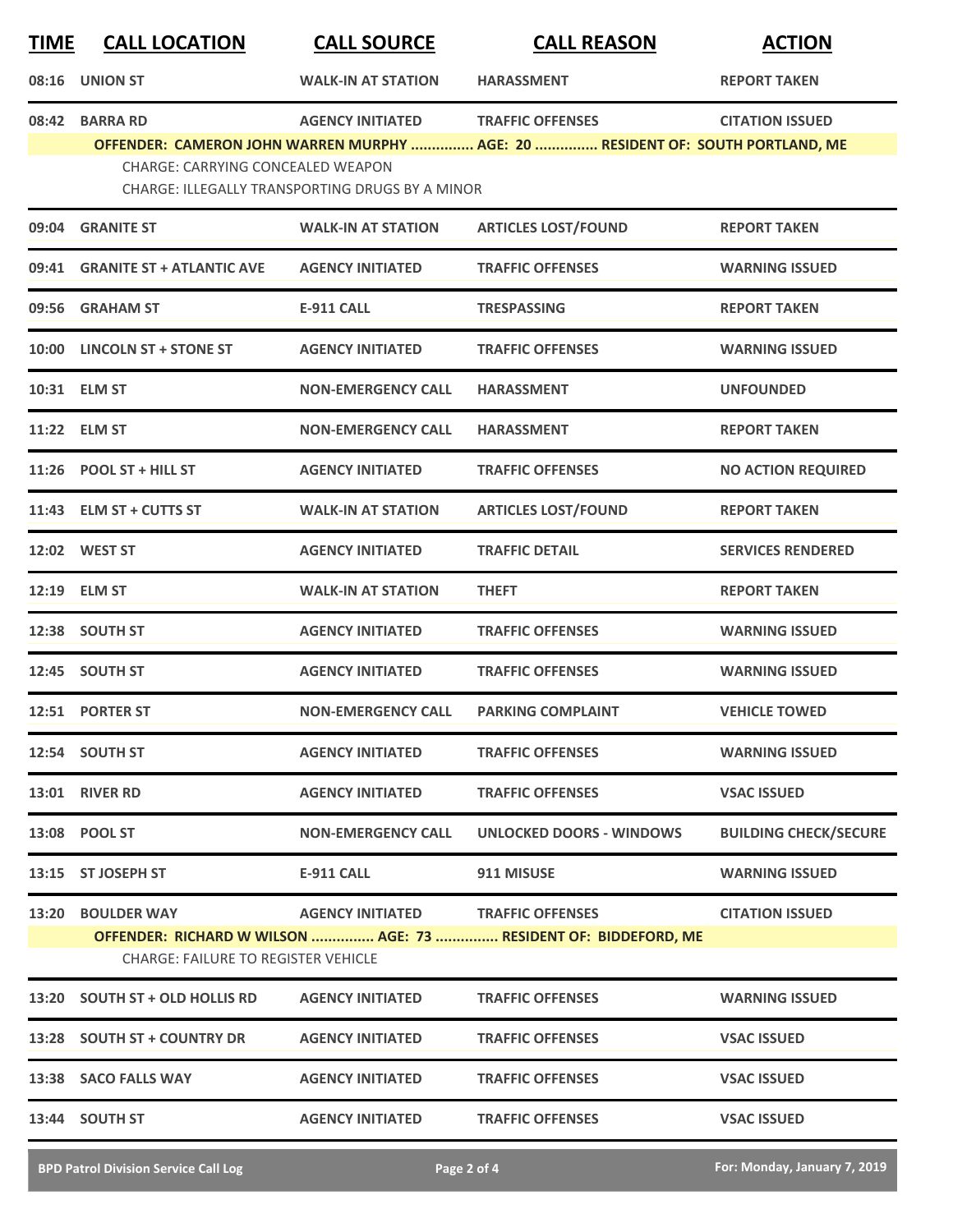| <b>TIME</b> | <b>CALL LOCATION</b>               | <b>CALL SOURCE</b>        | <b>CALL REASON</b>            | <b>ACTION</b>             |
|-------------|------------------------------------|---------------------------|-------------------------------|---------------------------|
|             | 13:47 DECARY RD                    | <b>NON-EMERGENCY CALL</b> | <b>TRESPASSING</b>            | <b>SERVICES RENDERED</b>  |
|             | 13:56 SOUTH ST                     | <b>AGENCY INITIATED</b>   | <b>TRAFFIC OFFENSES</b>       | <b>WARNING ISSUED</b>     |
|             | 14:07 SOUTH ST + BROWN FARM RD     | <b>AGENCY INITIATED</b>   | <b>TRAFFIC OFFENSES</b>       | <b>WARNING ISSUED</b>     |
|             | 14:15 SOUTH ST                     | <b>AGENCY INITIATED</b>   | <b>TRAFFIC OFFENSES</b>       | <b>VSAC ISSUED</b>        |
|             | 14:15 ELM ST                       | <b>NON-EMERGENCY CALL</b> | <b>SHOPLIFTING</b>            | <b>REPORT TAKEN</b>       |
|             | 14:16 SOUTH ST                     | <b>AGENCY INITIATED</b>   | <b>TRAFFIC OFFENSES</b>       | <b>WARNING ISSUED</b>     |
|             | 14:19 ACORN ST                     | <b>WALK-IN AT STATION</b> | <b>HARASSMENT</b>             | <b>SERVICES RENDERED</b>  |
|             | 14:30 SOUTH ST                     | <b>AGENCY INITIATED</b>   | <b>TRAFFIC OFFENSES</b>       | <b>WARNING ISSUED</b>     |
|             | 14:37 SOUTH ST                     | <b>AGENCY INITIATED</b>   | <b>TRAFFIC OFFENSES</b>       | <b>WARNING ISSUED</b>     |
|             | 14:58 SOUTH ST                     | <b>AGENCY INITIATED</b>   | <b>TRAFFIC OFFENSES</b>       | <b>WARNING ISSUED</b>     |
|             | 15:01 ALFRED ST                    | <b>AGENCY INITIATED</b>   | <b>COURT ORDERED CHECK IN</b> | <b>SERVICES RENDERED</b>  |
|             | <b>15:01 BIDDEFORD GATEWAY CTR</b> | <b>NON-EMERGENCY CALL</b> | <b>ARTICLES LOST/FOUND</b>    | <b>SERVICES RENDERED</b>  |
| 15:07       | <b>MAY ST + ORCHARD ST</b>         | <b>AGENCY INITIATED</b>   | <b>TRAFFIC OFFENSES</b>       | <b>WARNING ISSUED</b>     |
| 15:09       | <b>SOUTH ST</b>                    | <b>AGENCY INITIATED</b>   | <b>TRAFFIC OFFENSES</b>       | <b>WARNING ISSUED</b>     |
| 15:12       | <b>ALFRED ST</b>                   | <b>AGENCY INITIATED</b>   | <b>COURT ORDERED CHECK IN</b> | <b>SERVICES RENDERED</b>  |
|             | 15:12 MARINER WAY                  | <b>NON-EMERGENCY CALL</b> | <b>ARTICLES LOST/FOUND</b>    | <b>NO ACTION REQUIRED</b> |
|             | 15:18 WEST COLE RD                 | <b>AGENCY INITIATED</b>   | <b>PRISONER PROCESS</b>       | <b>ARREST(S) MADE</b>     |
|             | 15:18 SOUTH ST + OLD HOLLIS RD     | <b>AGENCY INITIATED</b>   | <b>TRAFFIC OFFENSES</b>       | <b>WARNING ISSUED</b>     |
|             | 15:19 ALFRED ST                    | <b>AGENCY INITIATED</b>   | <b>ARTICLES LOST/FOUND</b>    | <b>SERVICES RENDERED</b>  |
|             | 15:26 SOUTH ST                     | <b>AGENCY INITIATED</b>   | <b>TRAFFIC OFFENSES</b>       | <b>WARNING ISSUED</b>     |
|             | 15:31 SOUTH ST                     | <b>AGENCY INITIATED</b>   | <b>TRAFFIC OFFENSES</b>       | <b>VSAC ISSUED</b>        |
|             | 15:45 SOUTH ST                     | <b>AGENCY INITIATED</b>   | <b>TRAFFIC OFFENSES</b>       | <b>WARNING ISSUED</b>     |
|             | 15:51 MAY ST                       | <b>AGENCY INITIATED</b>   | <b>TRAFFIC OFFENSES</b>       | <b>WARNING ISSUED</b>     |
|             | 16:00 ALFRED ST + MAY ST           | <b>AGENCY INITIATED</b>   | <b>TRAFFIC OFFENSES</b>       | <b>VSAC ISSUED</b>        |
|             | 16:01 MAY ST + SOUTH ST            | <b>AGENCY INITIATED</b>   | <b>TRAFFIC OFFENSES</b>       | <b>WARNING ISSUED</b>     |
|             | 16:23 WATER ST                     | <b>NON-EMERGENCY CALL</b> | <b>CODES ENFORCEMENT</b>      | <b>NO ACTION REQUIRED</b> |